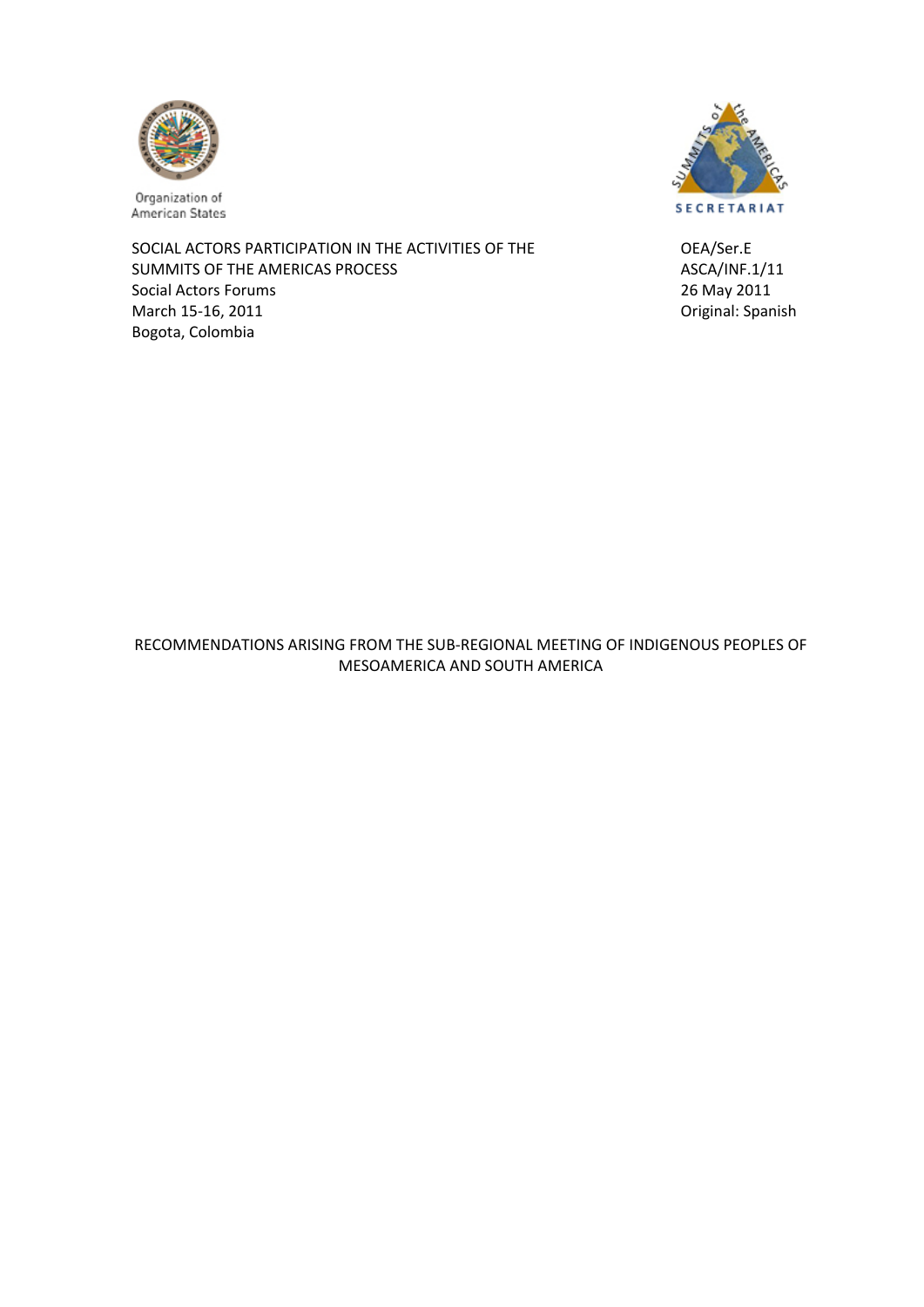

## **NATIONAL INDIGENOUS ORGANIZATION OF COLOMBIA ONIC NIT. 860.521.808-1**

O.N.I.C.

Bogotá, Colombia, May 19, 2011

Note XXX/ 2011

Ms. Sherry Tross Executive Secretary Summits of the Americas Secretariat Organization of American States (OAS)

Dear Ms. Tross:

The National Indigenous Organization of Colombia (ONIC) has the pleasure of addressing you in your capacity as Executive Secretary of the Summits of the Americas Secretariat of the Organization of American States and of requesting that you kindly distribute, among all the stakeholders and/or other parties interested in the Summits process–specifically, the member states, Colombia as the host country of the Sixth Summit of the Americas, the indigenous peoples in your databases, the Joint Summit Working Group, civil society organizations, and other parties you deem necessary–the final document of the Subregional Meeting of Indigenous Peoples of Latin America following up on the Third Summit of Indigenous Leaders of the Americas, titled "RECOMMENDATIONS OF THE SUBREGIONAL MEETING OF INDIGENOUS PEOPLES OF MESOAMERICA AND SOUTH AMERICA," held in Bogotá, Colombia, on March 15 and 16, 2011, the text of which, in the English and Spanish languages, is attached hereto.

Thanking you in advance for the kind attention paid to this request, I avail myself of this opportunity to extend to the OAS General Secretariat the assurances of our highest consideration.

> LUIS FERNANDO ARIAS ARIAS Counselor Secretary General National Indigenous Organization of Colombia

CC: Andrea Montilla Secretariat for the Summit Process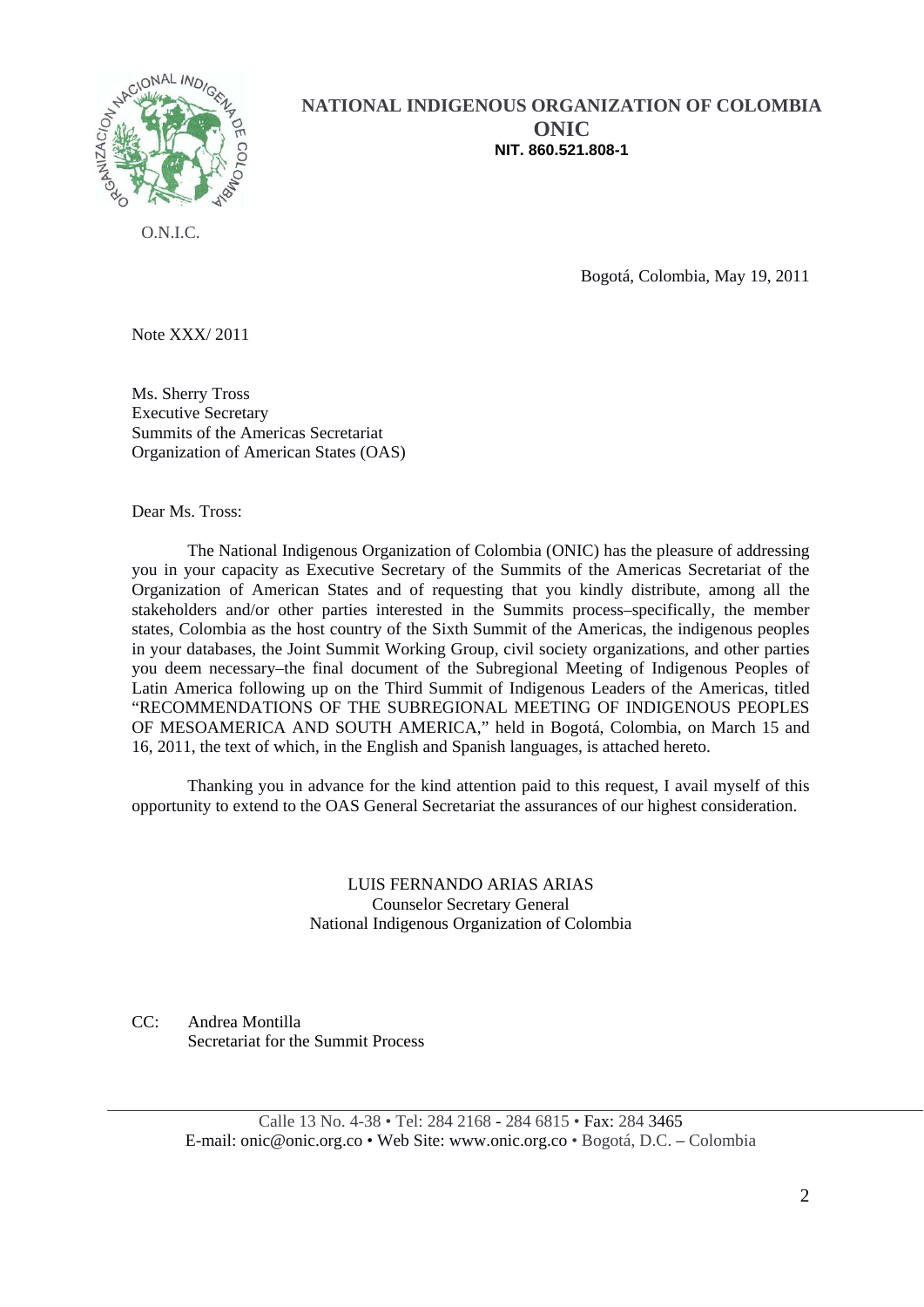# **RECOMMENDATIONS ARISING FROM THE SUB‐REGIONAL MEETING OF INDIGENOUS PEOPLES OF MESOAMERICA AND SOUTH AMERICA**[1](#page-2-0)

BOGOTA, COLOMBIA. MARCH 15‐16, 2011

We, the indigenous peoples of Mesoamerica and South America, gathered together in Bogotá on March 15 and 16, 2011, offer the following **recommendations** from the sub-regional meeting in preparation for the IV Indigenous Leaders' Summit of the Americas.

## **I. Principles:**

 $\overline{a}$ 

Reaffirm the spirituality of indigenous peoples, so that our participation in scenarios such as the Indigenous Leaders' Summits of the Americas (ILSA), the General Assembly, the Summits of the Americas, and others within the OAS, is based on our laws of origin and on our own views of the world.

Colombia will be the location to celebrate the Fourth Indigenous Leaders' Summit of the Americas, and the participation of the National Indigenous Organization of Colombia (ONIC) as host will be fundamental for its success.

## **II. Background to indigenous participation in the OAS:**

Since 1999, indigenous peoples have been demanding participation, in matters of our interest, within the Organization of American States (OAS). Our first participation was in the discussions of the Working Group on the American Declaration on the Rights of Indigenous Peoples, which has been acknowledged by the OAS General Assembly from 2000 to date.

At the Third Summit of the Americas, held in Quebec City in 2001, a process began for the indigenous peoples to participate in the States' declarations. On that occasion, and in parallel to the Third Summit, the indigenous peoples met in Ottawa and organized the First Summit of Indigenous Leaders of the Americas (ILSA).

Since then, the subsequent Summits of the Americas have stressed the full and effective participation of indigenous peoples in the OAS. Paragraph 86 of the Declaration of Commitment, adopted at the Fifth Summit of the Americas in Trinidad and Tobago, establishes by mandate the commitment of "respect for and participation of indigenous peoples."

Bearing in mind the Declarations of the Summits of Indigenous Leaders of the Americas (ILSA), and following up on them, this document sets out the views of the indigenous peoples of Mesoamerica and South America regarding the steps necessary to ensure and make effective the participation of indigenous peoples at the IV ILSA.

## **1. FOLLOW‐UP TO THE INDIGENOUS LEADERS' SUMMITS OF THE AMERICAS (ILSA)**

<span id="page-2-0"></span><sup>1</sup> The name of the event was "*Sub‐regional Meeting of Indigenous Peoples of Latin America: Following up on the Third Summit of Indigenous Leaders of the Americas*" (March 15‐16, 2011, Bogotá, Colombia).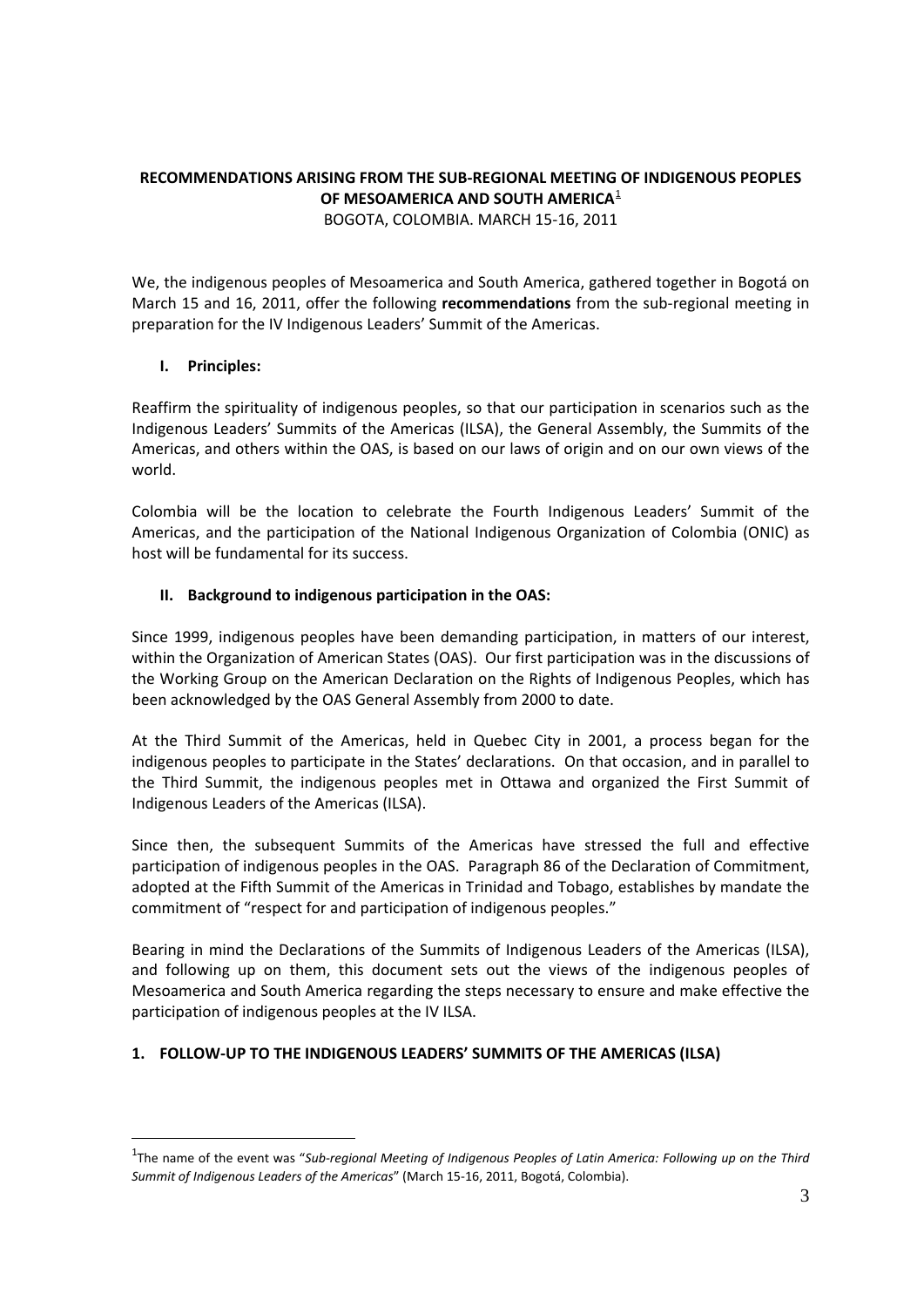Within the framework of the Sixth Summit of the Americas, in order to follow up on the Declarations and Plan of Action of the ILSAs, and looking forward to the IV Indigenous Leaders' Summit of the Americas, to be held in Colombia in 2012, we recommend:

Strengthening the Planning and Follow‐up Committee of the Summits of Indigenous Leaders of the Americas, which will ensure the full and effective participation of indigenous organizations and peoples.

## **1.1. ACTIVITIES OF THE PLANNING AND FOLLOW‐UP COMMITTEE OF THE 4TH ILSA:**

- a) The Planning and Follow-up Committee of the IV ILSA, in coordination with the OAS Summit of the Americas Secretariat, will meet beforehand to prepare the participation of indigenous peoples at the OAS General Assembly to be held in June 2011 in El Salvador. This meeting will be coordinated and attended by the indigenous organizations of El Salvador.
- b) The Planning and Follow‐up Committee of the IV ILSA will distribute the declarations and plans of action of the ILSAs to the indigenous organizations in order to ensure broad participation at the Fourth Indigenous Summit, to be held in Colombia in 2012.
- c) The Planning and Follow‐up Committee of the IV ILSA will organize a working meeting with the indigenous caucus to review the mechanisms for participation by indigenous peoples in the OAS.
- d) Prepare the inputs needed for the IV ILSA and negotiate the funding necessary to ensure the participation of indigenous peoples. To this end, the Committee will prepare a directory of indigenous organizations and contact them to ensure their inclusion in these processes.
- e) Provide follow up on the process of indigenous participation at the Sixth Summit of the Americas, at the ministerial meetings, and at SIRG meetings, in coordination with the Summit of the Americas Secretariat.

#### **1.2. COMPOSITION OF THE PLANNING AND FOLLOW‐UP COMMITTEE OF THE IV ILSA:**

The Committee will have the following composition, in accordance with criteria of regional participation and gender representation.

For South America:

- a) The National Indigenous Organization of Colombia (ONIC), Mr. Jaime Arias elected.
- b) The Brazilian Wara Indigenous Institute, Ms. Azelene Inacio elected.
- c) The CJIRA indigenous organization of Argentina, Mr. Eduardo Nieva elected.

For Mesoamerica:

- a) The UNAIPA indigenous organization of Panama, Mr. Héctor Huertas elected.
- b) The National Panel of Nicaragua indigenous organization, Ms. Lisseth Rodríguez elected.